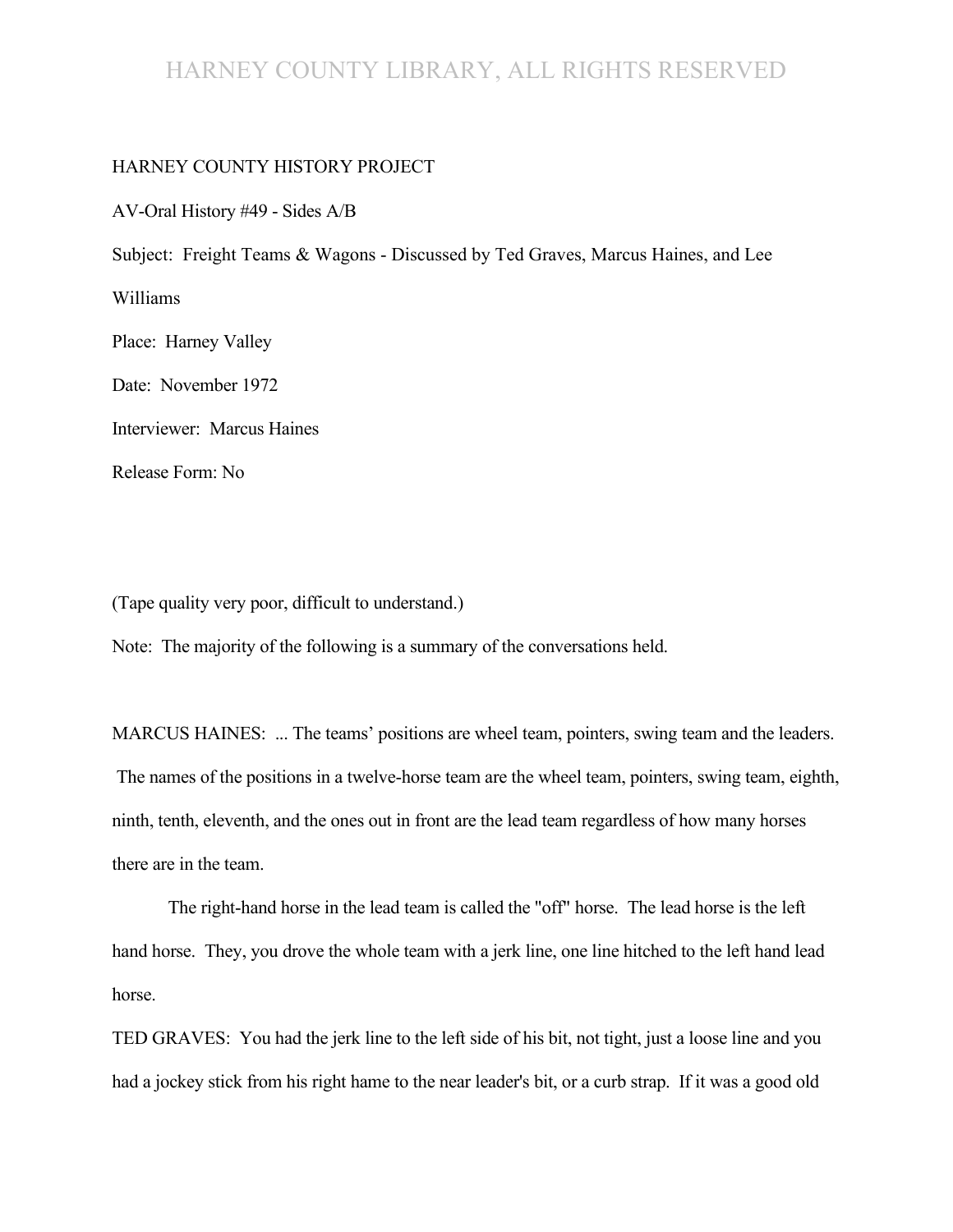lead horse, they never fastened it into the bit. They just had a curb strap and fastened the jockey stick into it. But you had this short line, it was a slack line from the hame ring into the right hand bit ring on the lead horse. They called him the line horse and he was the boss.

MARCUS: The left horse with the jerk line on him was the number one horse and the head of the team. What was the purpose of the pointers?

TED: To hold the wagon on the outside curve.

MARCUS: To be able to do that they had to be able to jump the chain. How did they do that? LEE WILLIAMS: They just hollered at them. They were trained. They were pretty near as important as the lead horse. Or the ones I seen operate anyway.

TED: As a rule, Marcus, they'd give him a tight pull there on a sharp turn. They had them horses learnt to, your lead horse would slack up a little on the pull, and he wouldn't hold that chain too tight. He'd hold it tight all right, but what I mean is he'd slack off and give the pointer team a chance to hold that tongue out there.

MARCUS: Well now if you got into a little shorter turn then, then the swing team, did they have --- TED: The swing team went out first before the pointers went out. Then they was all pulling out there. They kept all them horses pulling out the side as long as they could until they get down to the pointers. And then the wheel horses, they kept a short stay chain on them. Like you was going out to the right; your left hand horse, they'd pull hell out of him on that wheel on that stay chain to keep that wagon on there.

MARCUS: Well, the bronco now, the horse you were breaking, which, where would you put him? TED: Generally, put him in ... to the swing.

MARCUS: ... I'll show you a picture after bit. But I've been telling people this is in the swing team. He's in there ...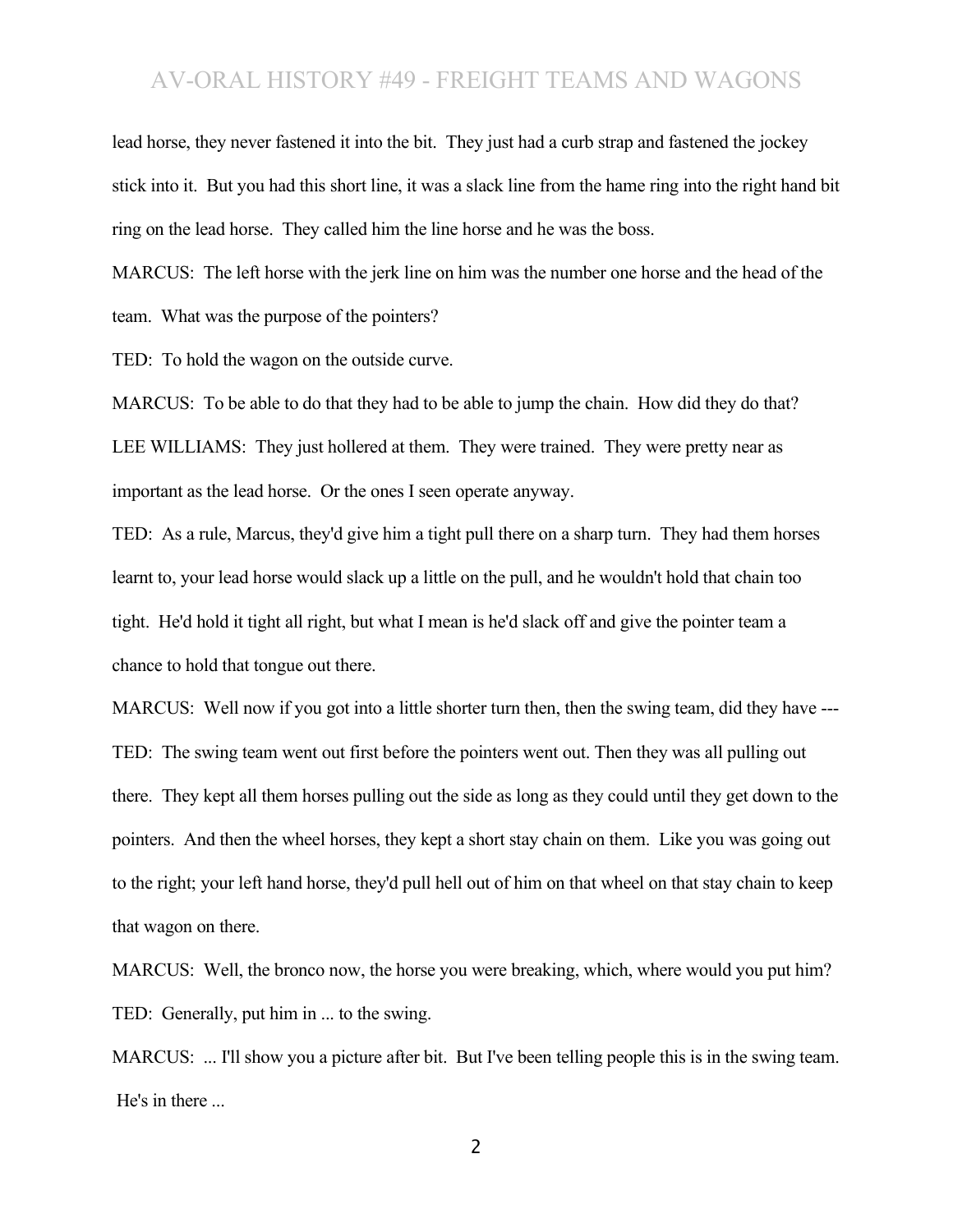...

TED: And if they were home, the lead horse would go to the barn by himself when you told him to, and the rest of the team would follow right along. He'd go in the barn and into his stall ... his stall was always on the backside. And when they'd come to hitch them up, they'd take that lead team out first and they'd all come out in a parade right behind them.

They'd always handle them the same way, whenever they handled them, it was always the same way, and the horses learned what to do. A lot of them camped along the road and they'd hobble them horses and they'd put a bell, generally on the line horse, and he was the leader of all of them. They could put it on some other horse but as a rule it was him. In the morning they'd get him and take him to the wagon and the rest would all follow. When they unharnessed, they would drop the harness right there. They'd put the nosebags on them, and they'd get right into place, and they could harness them right where they were standing. Once in awhile they might have a young horse they'd have a little trouble with, but them old horses would get right into place where they were supposed to be all the time.

MARCUS: I was talking to George Hatt, he did quite a lot of freighting when he was up in ... country and he did quite a lot of hauling for Charlie Haines. He bought some farming equipment from Charlie, and he paid for it by hauling freight from Vale for Charlie. He told me he planned on loading 1,000 pounds per horse. Is that kind of a rule of thumb for freighting?

LEE: Well, no, some of them loaded heavier than that. It depended on how far you were going and what size animals you had. Some loaded closer to a ton to a horse. I think Cranmer figured pretty close to a ton to a horse.

A lot of these ranchers, you know, planned on going to the railroad once a year for their supplies, and maybe some for somebody else. Old Wally Kleshman (sp.?) was talking about it. He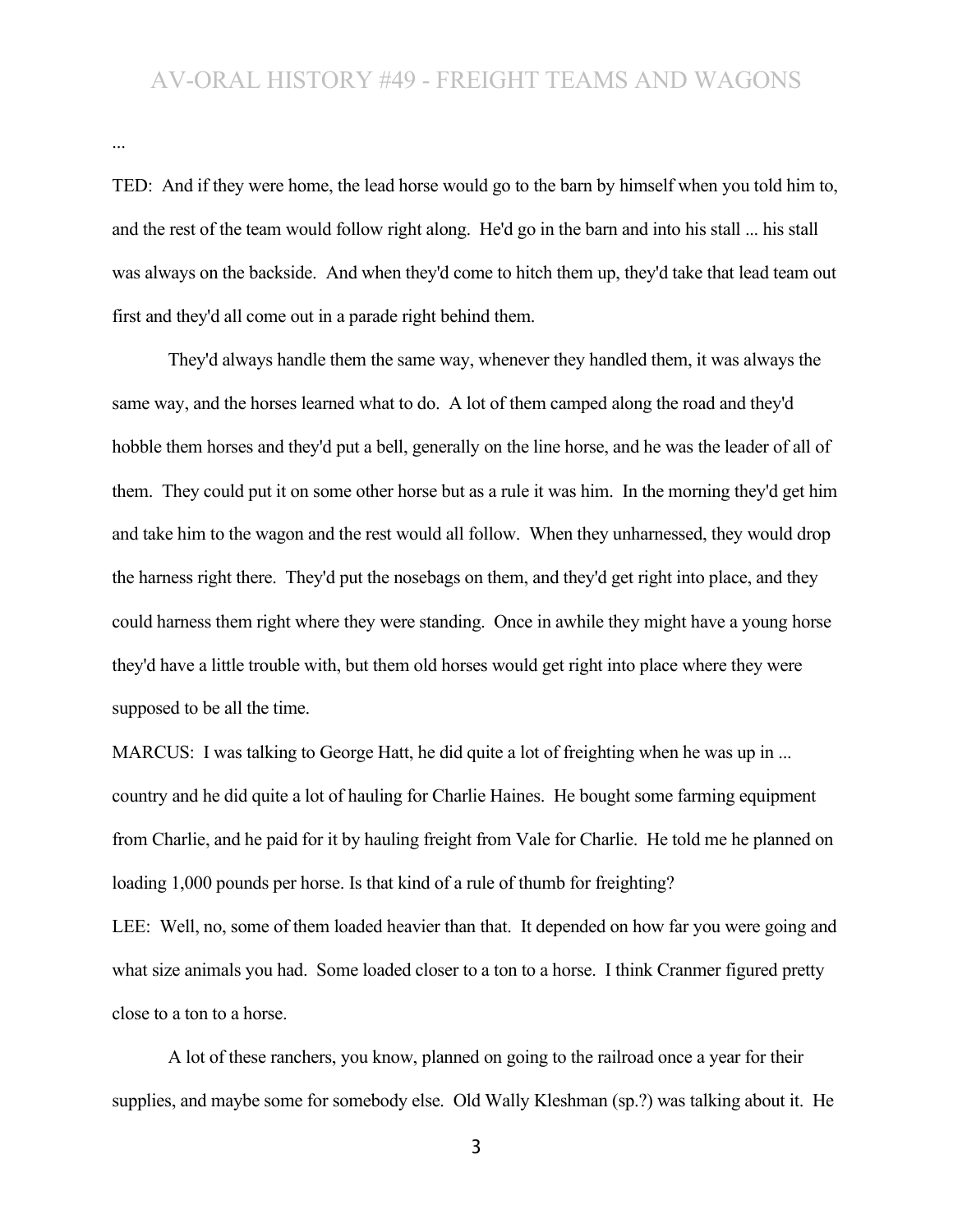was going to Huntington. He met some fellow on a narrow road there and it was closest to back the other fellow's wagons up. He just had two wagons, the other fellow. So, they uncoupled that and got hold of the tongue, and had somebody working the brake. And they started backing that down the road to get it out, and you know that brake block, if you're going the wrong way, it will pop out, and it did. Oh, he said they had a hell of a time. But they finally got it down and didn't upset it.

So, they came back to get the other wagon, the front wagon, and the fellow started to nail the blocks and Wally says, "I told him, hell, that god damned things a Studebaker. You won't have to nail the blocks on that." He says he doggone near got whipped.

But that was the reputation of a Studebaker wagon, they were the hardest pulling, you know, but they were stout. But the funny thing about them wagons was the heavier they were loaded, the easier they pulled. But empty, they were the hardest pulling. Well, I thought they pulled just as heavy empty as they did loaded. ...

TED: You could hear a good running wagon, you could hear that wheel slipping back and forth on the ... against the nut there, but you never heard an old Studebaker wagon doing that. It would go out this way to the side and then you'd pull back and it would cross right over and go out the other way just like an old Model-T car in the sand.

I hauled grain one time from Fort Rock. I bought a homesteader out. He had a bin full of loose rye and I hauled that loose in a god damned old Studebaker wagon. It had a 14-foot California stake rack bed on it. It had two-foot sideboards, you know, and then we put another foot on top of that. I put about seven or eight ton in on that wagon, and then load six horses. And that son-a-bitch ... I went as far east and west as I did north and south getting that thing back, especially after it was loaded. You just couldn't keep that wagon in the road loaded. Empty it wasn't so bad, but loaded ...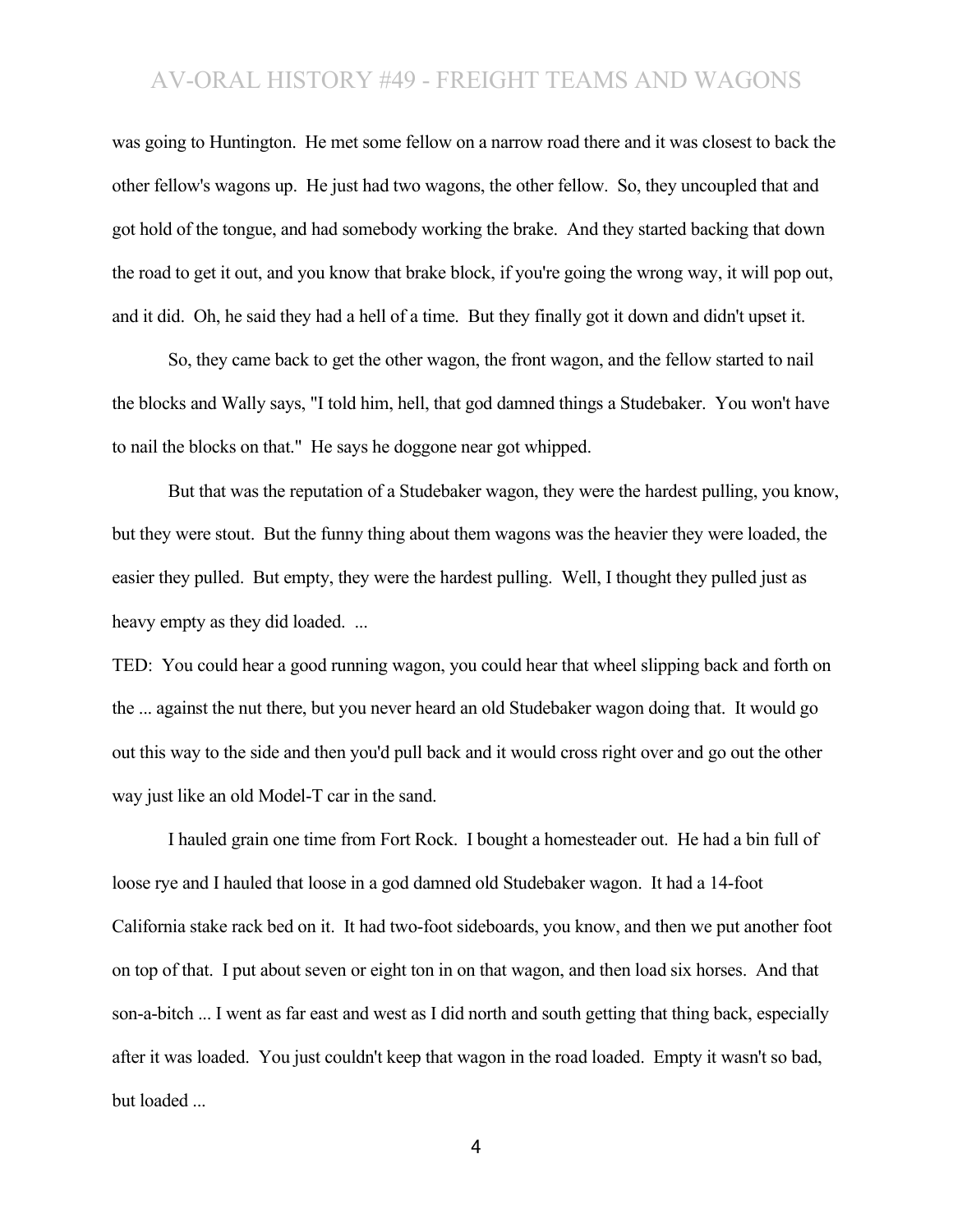LEE: We had an old stiff tongued Mitchell that was about as bad. Boy, that thing would beat a team to death. It just went about where it wanted to, too.

TED: Mitchell was a pretty popular wagon. But this one was an old timer and hard to control.

Charlie Voegtly used to sell Mitchell wagons there in Burns.

MARCUS: What are these old freight wagons at the Island Ranch?

TED: Those were special made wagons, Marcus. They had a small axle in them. It wasn't built like these other factory made wagons with a spindle you could change, you know. A lot of them old wagons they had a solid axle through there and you didn't have to hug the boards. There was a tube down from the outside where you greased them.

MARCUS: You didn't take your wheels off to grease them?

TED: No, you didn't take the wheels off to grease them. They'd grease them three or four times a day with oil.

LEE: Did they have a sold iron axle across them?

TED: Yeah, it went clear across under the wooden axle.

MARCUS: Oh, they were big and heavy. You bet.

LEE: Oh, you used to be able to get boxes and ... You could make a new wagon out of a wore out one.

...

TED: But them old Island wagons they was all stiff tongued.

LEE: I think most of those freight wagons were stiff tongued.

TED: They didn't have no lazy bar across the back hounds at all above the reach. The factory made wagons there was a lazy bar across the reach on them back hounds to keep your hounds from dropping down there. That stiff tongue would hold them back hounds up against the reach all the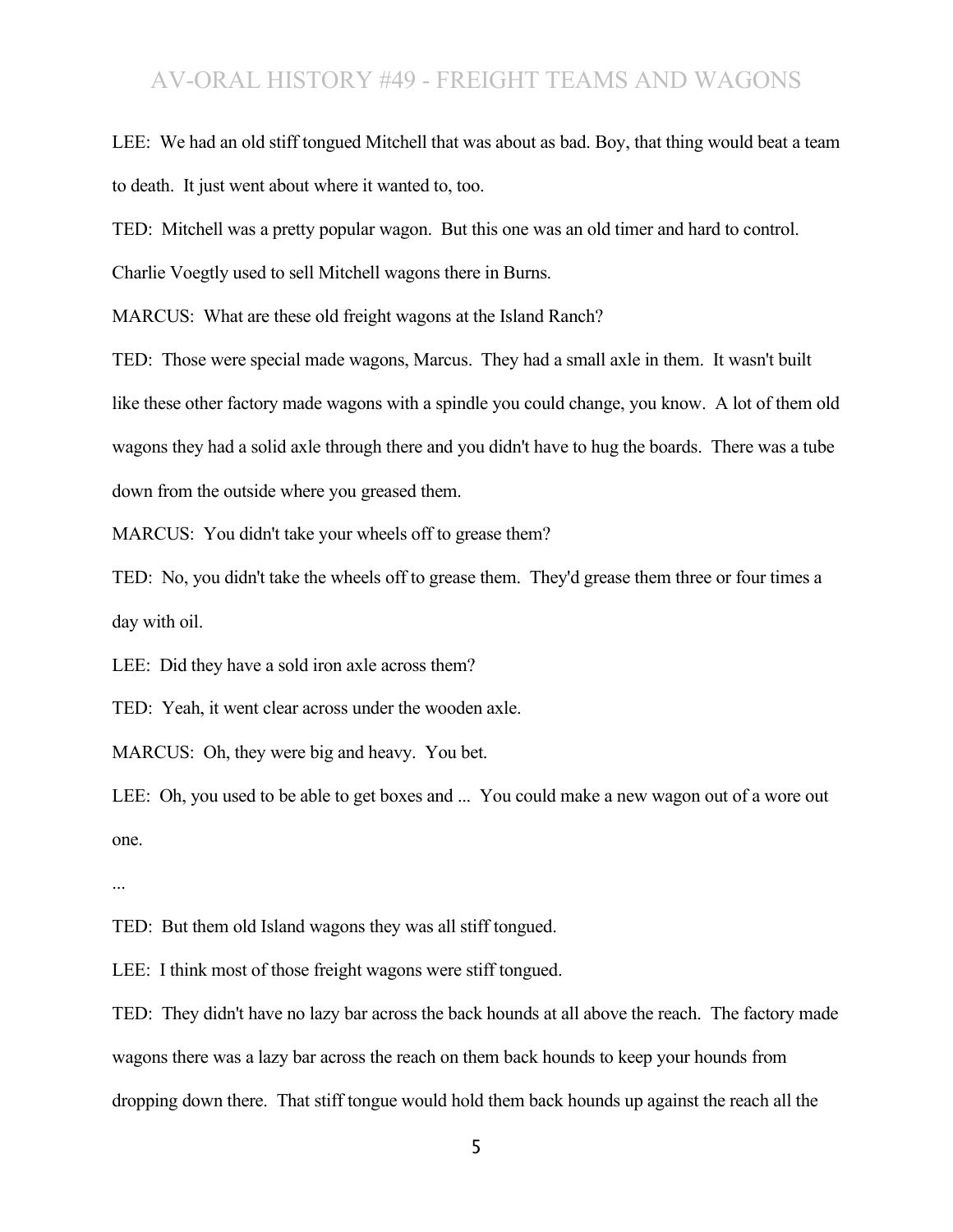time.

LEE: There was a bar, a hunk of wood or a 2 x 4 or something, right across in front of the hounds there under that brace there that kept the tongue from dropping down in front. The reason for that, I guess, is that they were stouter than the ones that had the hounds on the tongue on account of the team being fastened to the end of the tongue there to move that wagon around.

...

MARCUS: But getting back to the wheel, I helped one time up here at the Sod House, Ed Anderson shrink a wagon tire onto a wheel. The first thing he did, he had a wheel that he rolled around the tire to measure it and decided how much he had to take out of it. Then he cut the tire in two and rewelded it and then he got a big pile of sagebrush and threw the tire in that and I guess we heated that for a couple of hours. He got the water all ready and dropped that tire down on that wheel and started pouring water on it. As it cooled off he got the sledge hammer and started whamming and banging on that tire, and by the time it cooled off, boy it was on there. TED: If he'd used a hide shrinker he wouldn't have had to cut it.

LEE: In these blacksmith shops they'd just heat that tire and they had this lever on there.

TED: They had two sets of dogs that was about that wide and it was open. A set of dogs going together like clamps, like a ... on each side where you was going to shrink it. Then there was another set and they just shoved that together. Got it boiling hot. They'd heat that till it was pretty near melted and then they'd set them dogs on there on the outside, and they had this lever about ten feet long and pulled that down and just shoved it together.

...

LEE: If you didn't have a tire shrinker or a blacksmith to cut it and weld it, you'd just put a strip of ... and wet that right good and stretch the tire down over it and pour your water over it and that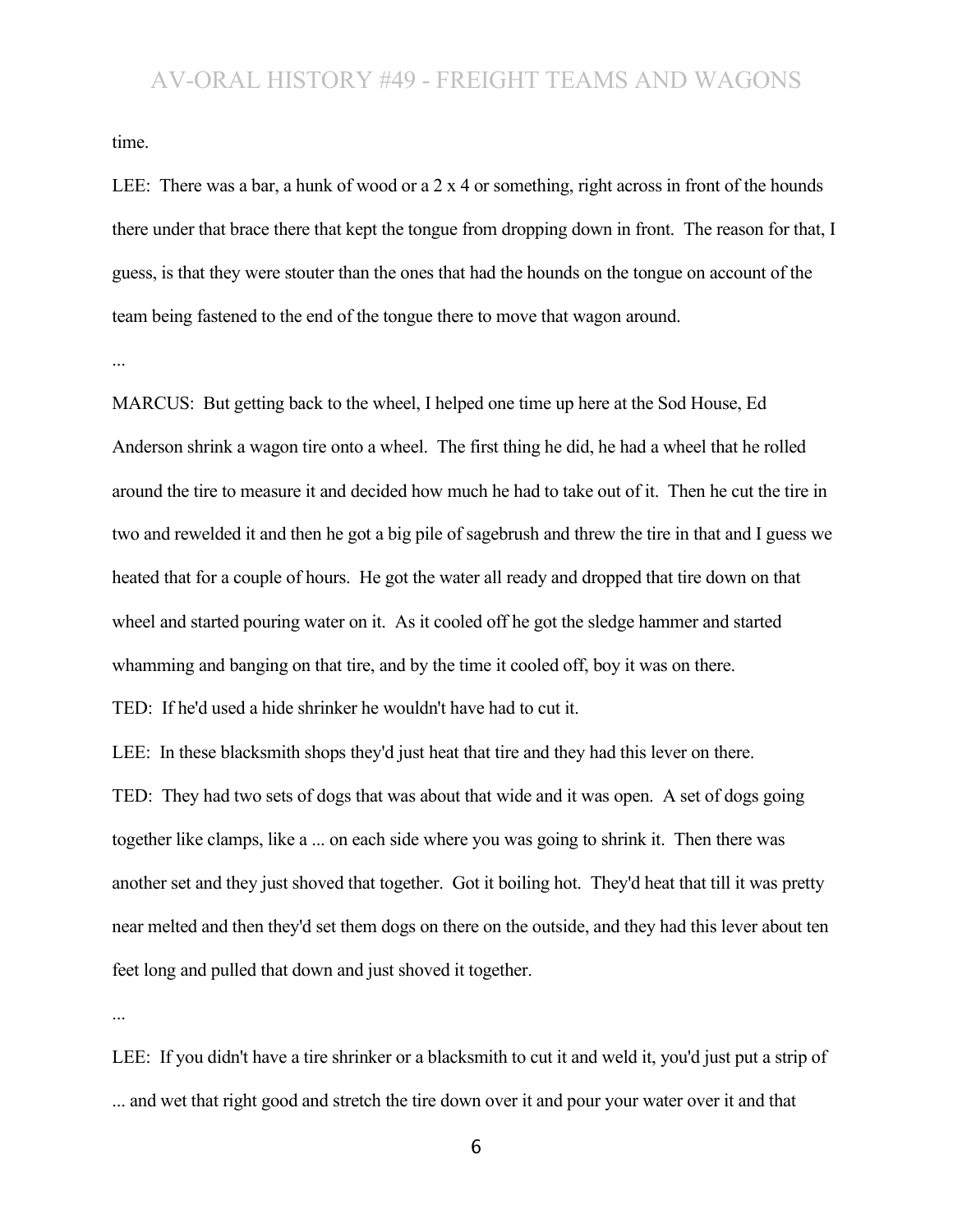would take up the slack.

MARCUS: We used to back it off in the ditch, that's about the only way we had.

LEE: If you did that too long, pretty quick your wood would go to pieces on you.

The way most of them did when they wanted to soak them up, they had a galvanized trough about that long and they'd fill with linseed oil and heat it and roll that wagon wheel around in that. When they got through, that oil would seal the wood. I guess that trough would hold a gallon or so of oil.

...

MARCUS: When you hooked up three wagons and ten or twelve horses, you're pulling on a chain. Did this chain go clear back to the back wagon?

TED: Your lead rod would.

MARCUS: Something had to go back. You didn't pull from the tongues?

LEE: Your crotch chain went through between the sand boards and the axle.

The wagons were chained up so that when the horses pulled, they were pulling all the wagons together. They were not pulling the front wagon, which was dragging the back wagon, etc. The pull was distributed so that the entire caravan moved as one wagon.

MARCUS: The whole pull was on all of the wagons. There was so much slack on the tongue, so they'd all run together. Just like a freight train, huh?

When the team was going uphill, they had what they called a chuck that dragged along behind the back wheel of the back wagon so if they rolled back, everything would roll back again, so that you'd only have one wagon to start and the weight of that wagon would help start the rest of them.

Let's go back to the jerk lines. The teams I was acquainted with were finished teams, except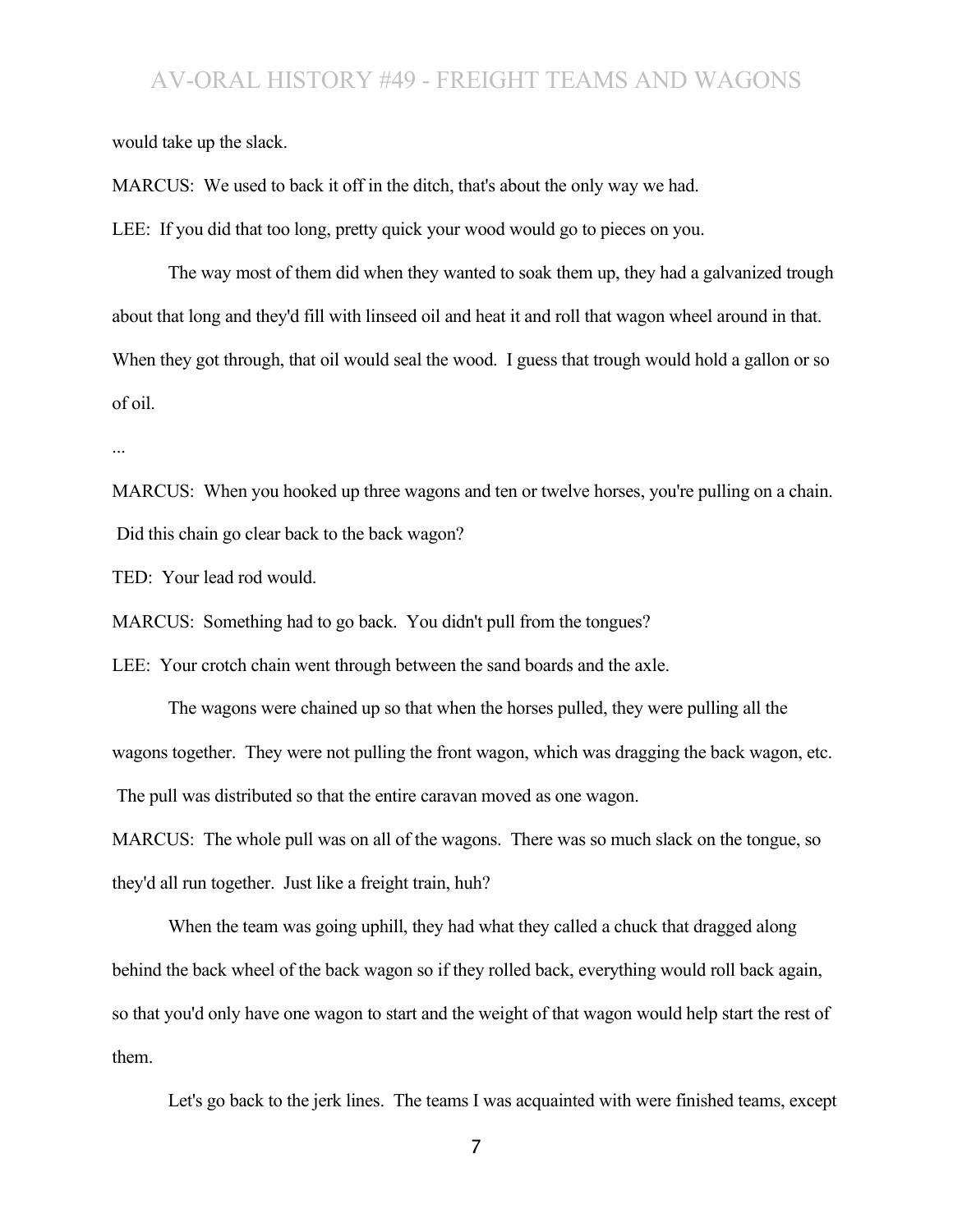for a raw horse maybe they were working with. The fellow I knew just used a curb strap on their lead horse. A steady pull was a haw signal, and a jerk was a gee. That's where the term jerk line came from. A jerk on the line was to make him turn to the right. That was the purpose of the short strap from the line horses hame to the inside bit ring. You could jerk that and he'd kind of throw his head and that would turn him to the right. And the jockey stick from his hames to the off leader's bit when he started to turn would push him over. Of course, those horses that had been used to working together, one knew just as well as the other what the other was doing, but the jockey stick in this case was just a safety feature.

TED: That butt strap that I was telling you awhile ago across from your line horse to your off leader horse would hold him even or just a little behind so that he wouldn't crowd to get ahead of him all the time. It would just let him go so far.

MARCUS: Tell what a stay chain is.

TED: A stay chain is a chain from each end of your double tree to your axle. It has a hook on the axle so you can shorten it. It's made of long links, about three inches long, so you can shorten or lengthen that chain out so if you want to pull that wagon over, if you want to pull it to the right you can do it with just two horses on a wagon. Shorten up the chain on the left side and make that horse do the biggest share of the pulling and that will turn your wagon to the right.

MARCUS: Talking about single trees and double trees, the double tree was on a pivot with a pin down through the center of it and then you had two single trees out on the end and the teams just worked back and forth. And then you put the stay chains in that, kept one horse from getting too far in front of the other because he'd come up against the stay chain and he didn't get that see-sawing action on the double trees.

LEE: There's something else people would ask you, what in the devil it was, and that is a wagon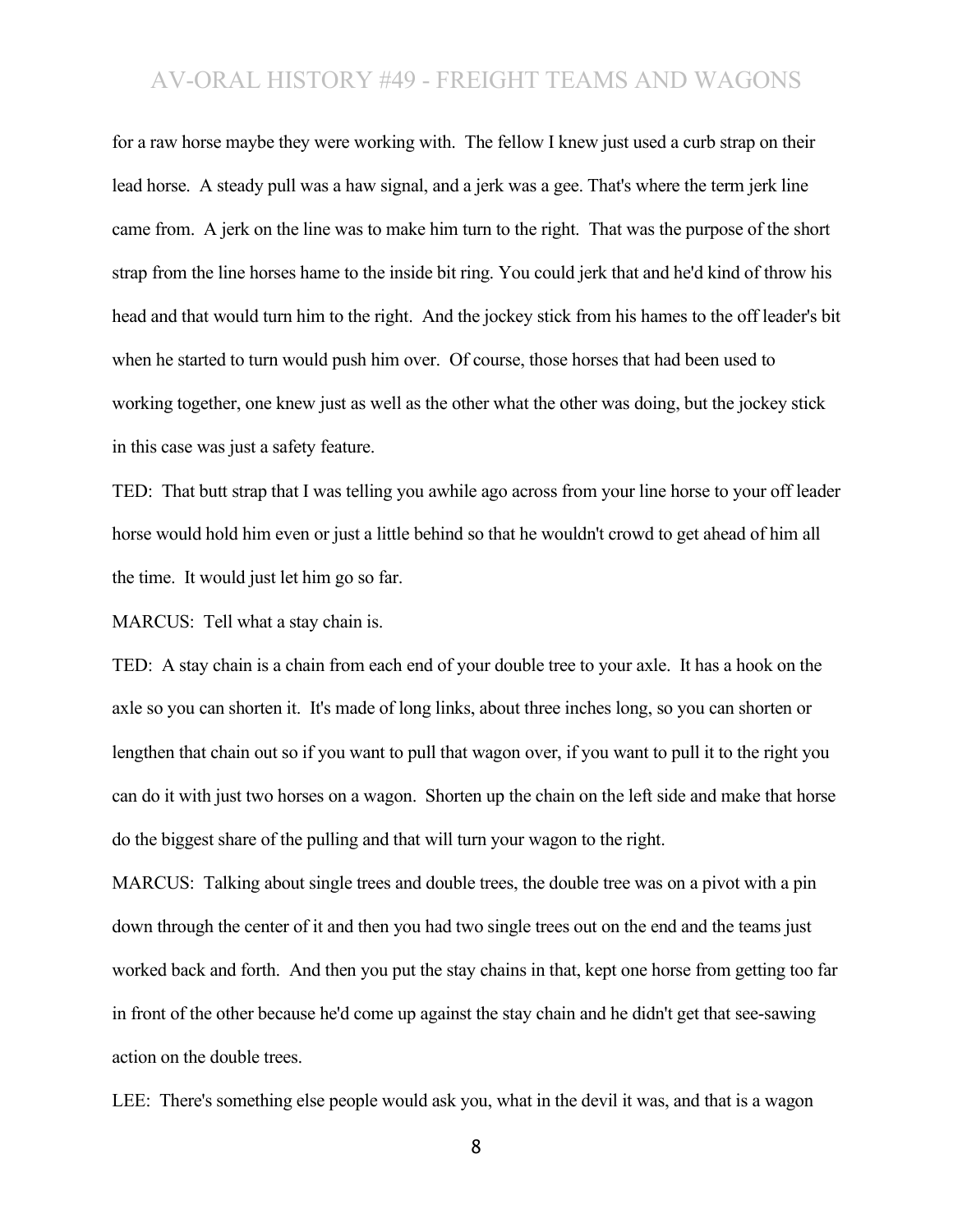hammer. That was the pin that held the double trees down through the pivot. All you had to do when you got ready to grease the wagon is to pull that pin out and it was a wrench to fit on a big square nut. You talk about a wagon hammer, and they wonder what in the world you're going to do with it.

TED: A fifth chain, that was from the set of stretchers or eveners, whatever you wanted to call them, nine feet long. That was standard length.

MARCUS: Well, we see four wheels on a wagon, but they talk about a fifth wheel. Where is it at? It's under your front bolster. That's how your wagon turns. Your wagon turns on the fifth wheel. LEE: But most of the freight wagons that I ever saw didn't have a fifth wheel under them, because your fifth wheel was fairly solid and your bolster was fastened to that and if your axle turned, so did your bolster, and it warped your bed. The front bolster on the freight wagons I was acquainted with just had the king pin down through them and a sand board under them, and then on a turn, why your front bolster stayed fairly level. Those with a fifth wheel were usually fastened together so that if your front axle tipped, so did your front bolster. I don't know when the fifth wheel came in. TED: Well, I think when they got to building them; they had a ring about 14 inches across on the sand board, fastened right level with the sand board. You still had the sand board and you had one of them rings on your sand board, and one on your bolster and it turned just like the sand board. And I think that's where the fifth wheel originated from. People my age speak of it as a fifth wheel, and people older, a generation ahead of us, just called it a sand board. They never called it a fifth wheel.

MARCUS: The sand board is a piece of wood that sits right over the front axle. Now a wagon has a reach, believe it or not ... between the front and back axles. And it has hounds, too. Two sets of hounds, one front and back.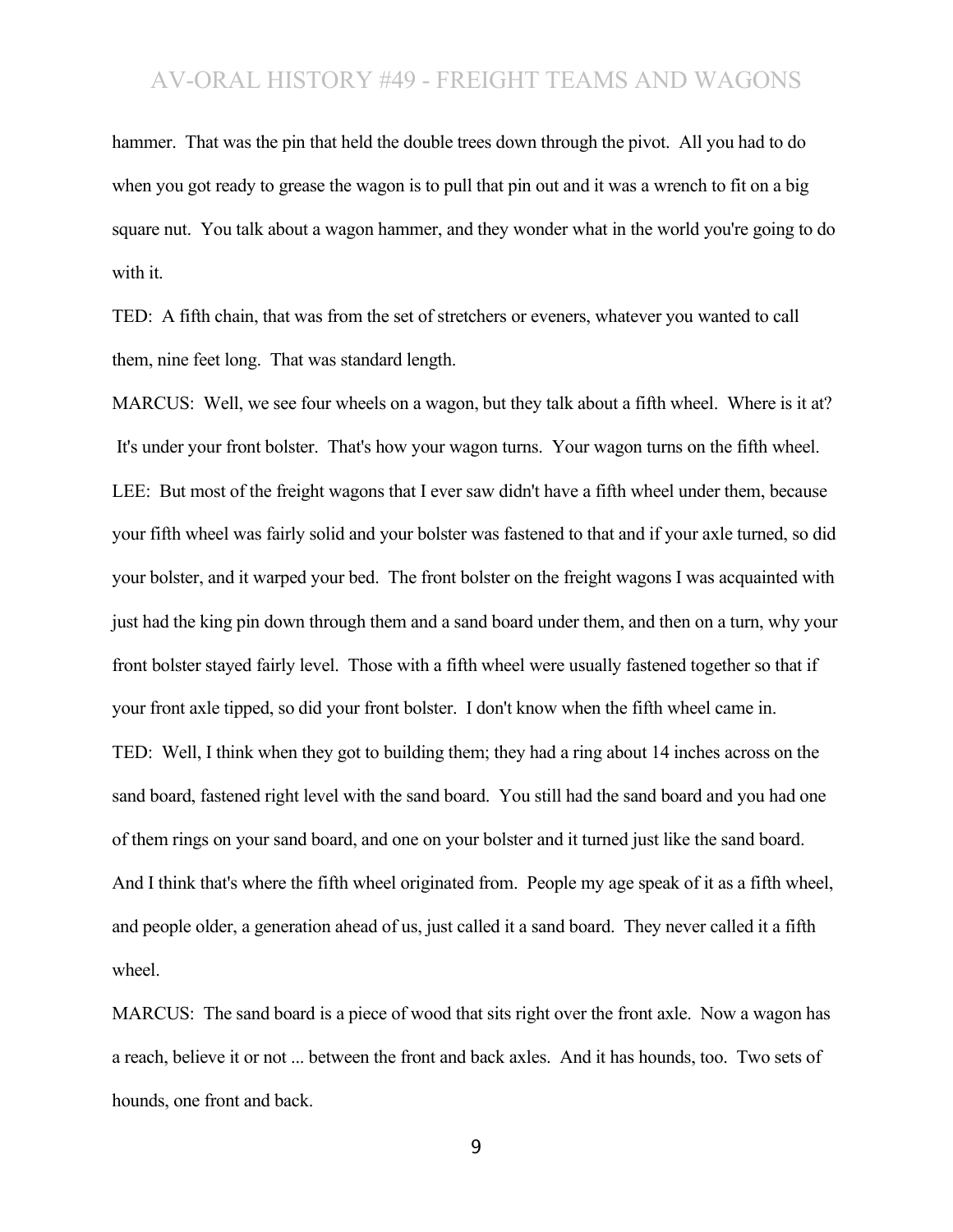TED: They were for the purpose of keeping your axle from turning edgeways in the wheels, and they kept your wagon bed on, too. And kept the axles square with the wagon.

MARCUS: Square with whatever type of wagon, or box, or poles, or whatever you were hauling on your wagon. That was the purpose of your hounds. They had rings on them, when you tightened the load down on them; you used them as much as possible. Your back hounds were fastened up to your wagon bed to keep your brake from pulling your reach out.

TED: Them old freight wagons weren't that way. The brake bar across there that held your brake box had a big strap of iron come down from the middle of your wagon under them, and then back up again. And they just rode on that, they weren't fastened. Your brake box on your back wheel wasn't fastened anywhere to your wagon outside of your brake rods there.

They had what they called a rut lock chain and a slick shoe. If it was froze up, they'd take this rut lock chain, which was about three feet long, and it generally had a ring in it and a big link that was made out of seven or eight inch iron. Some of them was inch iron and they just take and double wrap around the wheel, around the ... of the tire and what they called a rut lock and then the chain was just a short piece of chain about eight or nine feet long, and had a big heavy monkey tail in it, and as a rule the Turlock was put on the tail wagon. They'd never put it on the lead wagon. They put them as far back as they could. The chain was fastened onto the back axle so if you only had two wagons, the monkey tail was fastened onto the back axle of your lead wagon and the rut lock was on the front wheel of your trail wagon. And this monkey tail you could just buckle it right up there and hook it up so the chain would dig all the time you were down on it. And they'd always put it on the lower side of the grade. It was on the upper side, it would throw your wagons right off. They just used that if it was awful steep or froze up.

The other, what they called a slick shoe, it was a piece of iron, had a sled runner snout on it.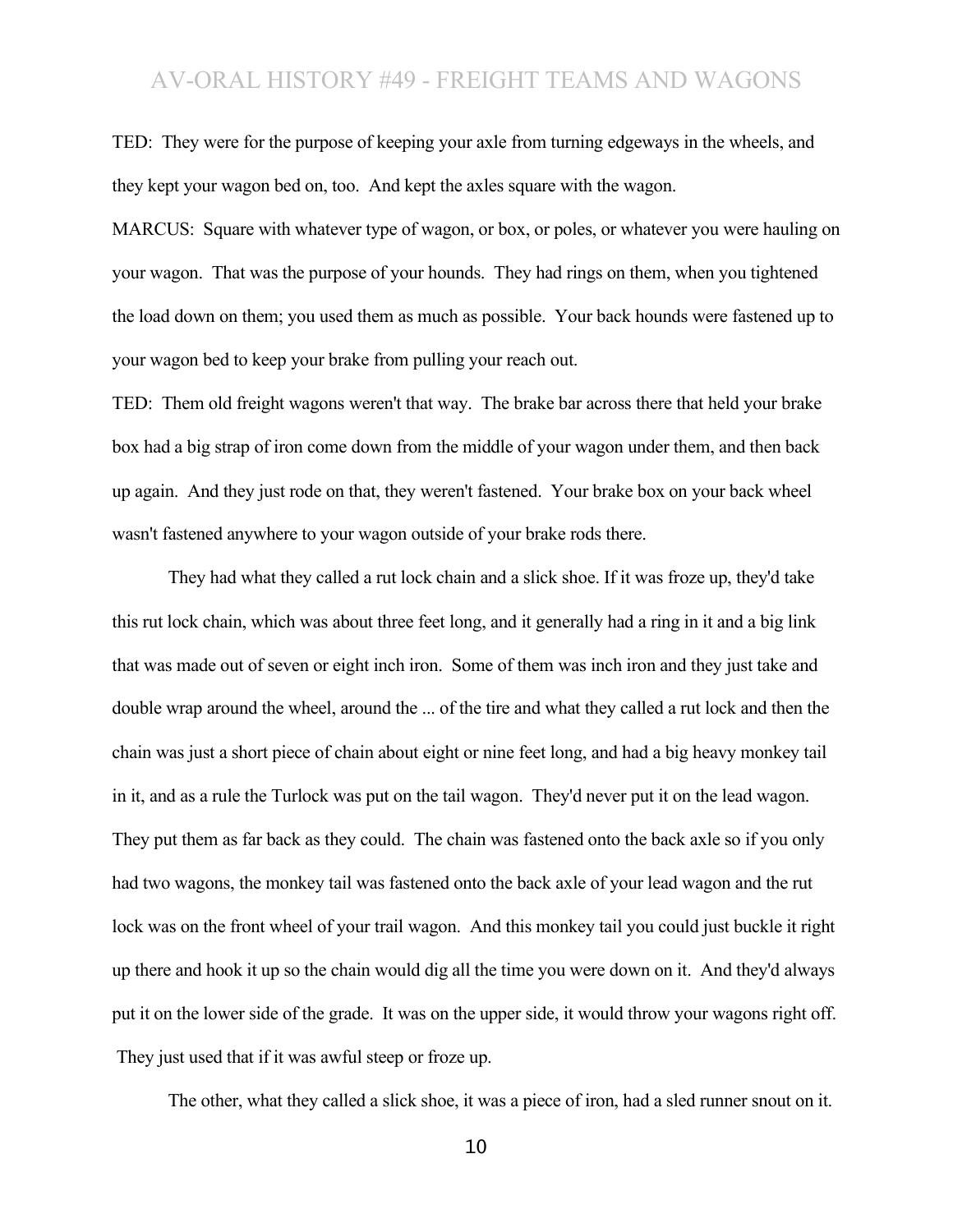Had two big U-clamps come up about eight inches high and it was made just the width of a wagon tire. Two feet long on the bottom and you'd just slide that and run your wheel up into those U-irons, and that would slide, and you'd just drag that and you'd just fasten that on your rut lock. It had a big link in the end of it. If it was rough country, they'd generally take those U-irons that stuck up there six or eight inches and put a bolt in each one of them to keep your wagon wheel from jumping out of there. And you'd only use them in dry weather.

LEE: There's something interesting about the rut lock. If you were using a sled, you had to hook up on the opposite side than you did a wagon. If you rut locked on the same side that you do a wagon, it would throw you off.

TED: I seen my dad one time, my brother-in-law and him was hauling wool and they had two six horse teams and two wagons apiece. They had to cross a dam on a reservoir. This was just a dirt dam and it had rained and it was slicker than hell. And my brother-in-law and his pair of wagons slid off. He was pretty near off this dam. He'd slid off the road and he just kept a going towards the dam reservoir, you know. It had a pretty good big load of wool on it and if it had gone much farther, it would have tipped over. He would have had to unload that to get out of there, or so he thought. My dad was in the lead. He stopped when he saw him in trouble there. He was probably a quarter of a mile ahead of him, I guess. He came back, and they didn't have no rut lock chain or anything, so they just took a chain and took a couple of wraps around that back wheel. They brought four head of horses back and put on ten head of horses, and hell, that god damned wagon just went right back up on that grade, just like nobody's business.

...

LEE: I seen a freight train coming up out of Cottonwood Canyon one time. They had to double up there; they were overloaded. It was pretty steep coming up out of there and come along evening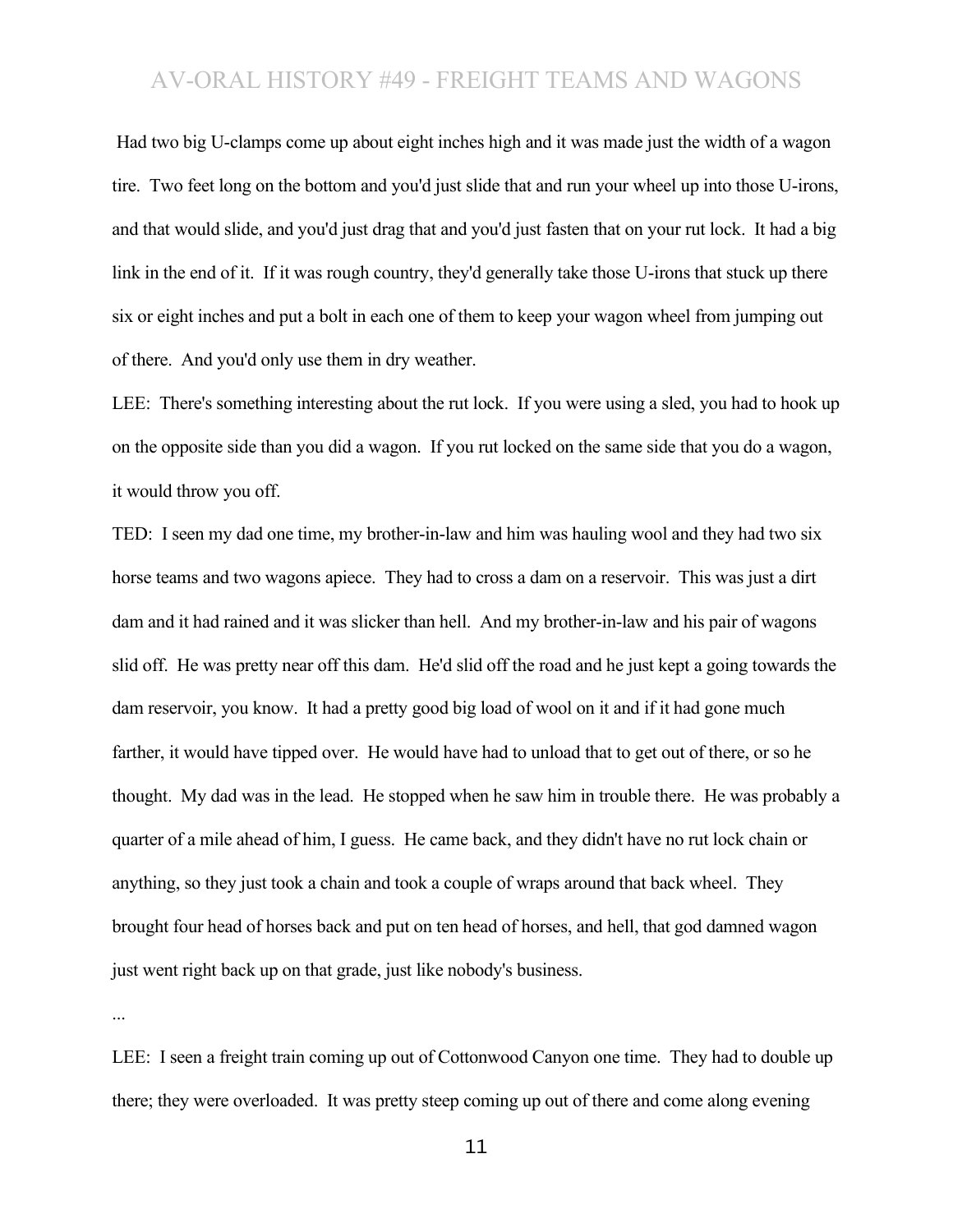when they were getting pretty tired, they just couldn't pull. But you put two or three of them together; they pulled up there with one outfit, then took six horses back and pulled up the other. They was coming up out of there and that fifth chain let go. Just pulled those links in two like they were made out of solder.

...

LEE: Those chains are big and heavy. I've got one over here kicking around that is as big as your arm. Got a ring on one end and a toggle on the other. Where they got eight or ten horses pulling on that chain, they're generally pretty heavy. Well, this chain I got over there is so heavy, it's about all one man can carry. I think it's a seven-eighths chain. It's bigger than a three quarter.

TED: I have one of the crotch chains from one of those old company outfits, and it's long. It must be ten feet long, and it's made out of five-eighths iron rod and hand welded. It's just all a man can pick up; at least it is all I can pick up.

LEE: Well, those freight outfits coming in that are running over rocks, oh, as big as a teacup, they'd hit a rock like that and it would be just powder, and they were pretty good rocks too. Most of the freight wagons I seen were all double-tired too.

TED: Hind tires, especially, was always double-tired. Them old borax wagons they used down in Nevada had four and six inch wide tires on them. And the wheels were eight feet high on them old borax wagons.

LEE: My dad used to tell about these wagons they used down in Arizona and New Mexico. He was a good big kid and could stand in the hub and had to reach up to reach the top of those wheels. ...

TED: I drove a cook wagon from Klamath over here one time with, I think, a five-eighths tire on it, and that damned thing would hit a rock forty feet away from you. You couldn't miss a rock with it.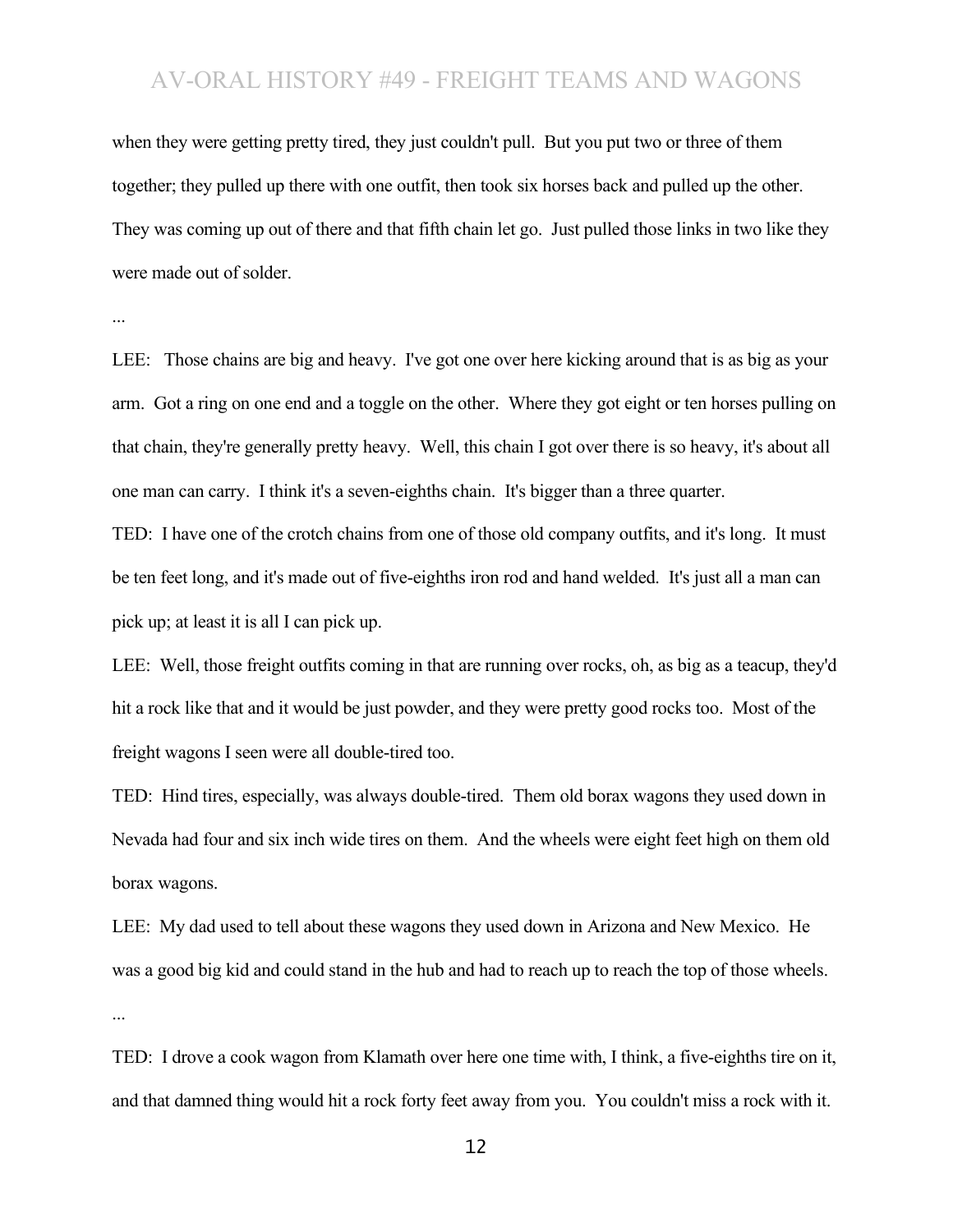LEE: I think that's why most of these freight wagons had a narrower tire on them. You could drive between the rocks.

...

LEE: Well, those were interesting times to live, but we took all those things for granted. Didn't pay too much attention to how things were done.

TED: Well, my dad was quite a freighter and I got most of my information from him. I drove a jerk line team when I was a kid, but hell, all you had to do was sit there and hold the line. Sure, I thought I was driving, but hell, the old team knew more than I did.

LEE: I drove old Charlie Cranmer's jerk line horse one time. He had eight horses on two wagons hauling lumber. He was hunting Sagehen, and he told me, drive the team up there about a quarter mile. All you have to do is pull that brake off and speak to them. I said, "Hell, I can't drive them," and he said, "that's all right, they'll get along." So, I pulled the brake off and hollered at them and the old lead horse went up the road here, and made the turn and we got up to about where Cranmer intended for me to stop, and he didn't wait for me to say whoa. He just stopped on his own.

...

LEE: Lots of time, coming down a steep grade there, that brake box would get hot and get to smoking and get slick. The only brake lining that I ever seen freighters use that they claimed wouldn't get slick was cottonwood, green cottonwood. It wouldn't get slick. Some of the others would get hot and kinda char and get slick, but cottonwood wouldn't do that.

TED: I bought my first gallon of whiskey right here when I first hit Harney County. Old lady McManus was living there. Old Bob was gone and Johnny Crow and I went down there and bought a gallon. Five bits and a gallon of whiskey was a gallon in those days.

... Discussion of buildings at The Narrows.